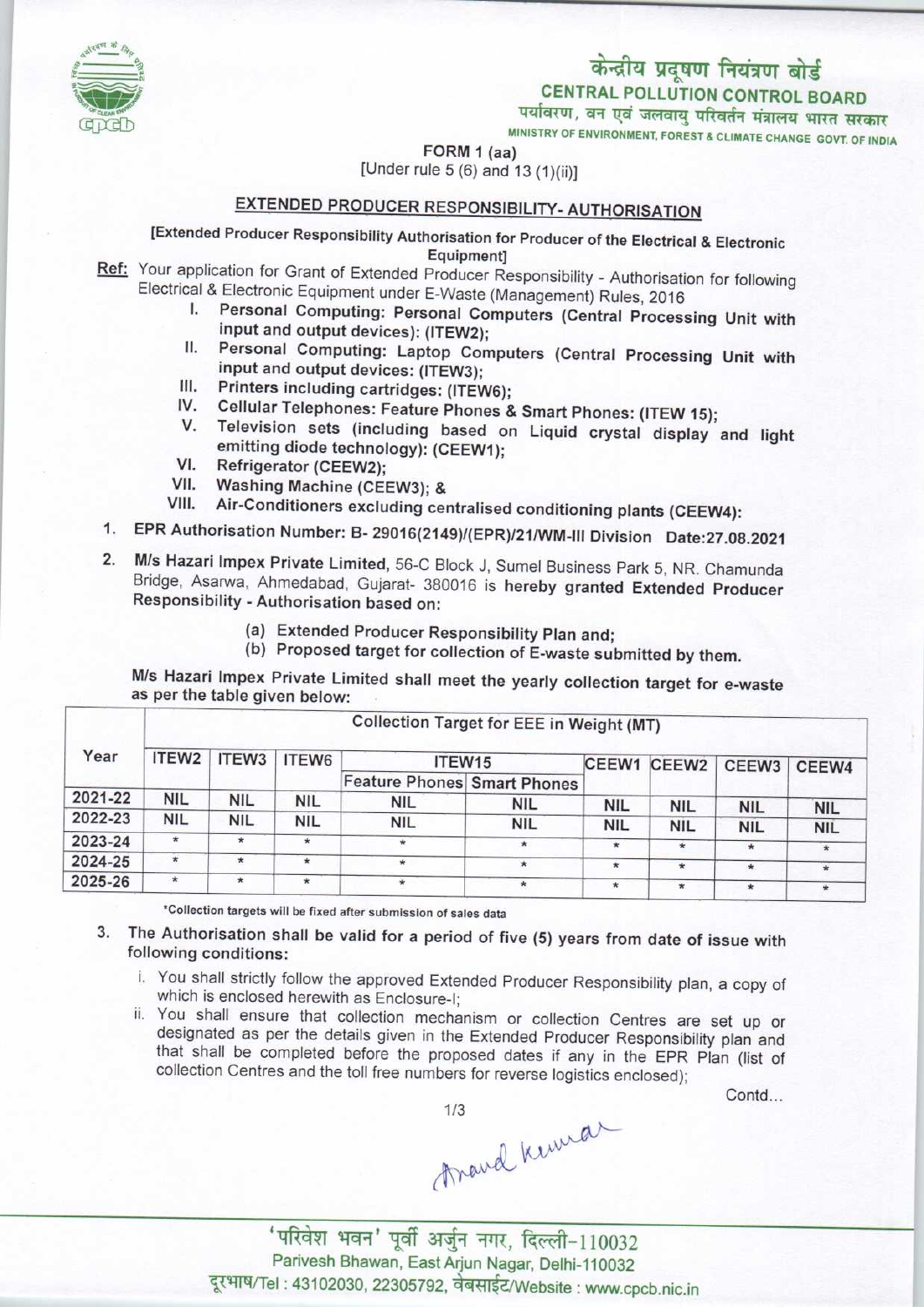

From pre page...

- iii. You shall ensure that all the collected e-waste is channelized to your dismantler was M/s Greenzon Recycling Pyt. Ltd. R-30, UPSIDC Industrial Area, Missimantler/recycle Bulandshahr-203205 U.P. and records shall be maintained at dismantle Sikandrabad your end;
- iv. You shall maintain records, in Form-2 of these Rules, of e-waste and make such records available for scrutiny by Central Pollution Control Board;
- v. You shall file annual returns in Form-3 to the Central Pollution Control Board on or before 30th day of June following the financial year to which that returns relates.

## vi. General Terms & Conditions of the Authorisation:

- a.The authorisation shall comply with provisions of the Environment (Protection) Act, 1986 and the E-waste (Management) Rules,2016 made there under;
- b. The authorisation or its renewal shall be produced for inspection at the request of an officer authorised by the Central Pollution Control Board;
- c. Any change in the approved Extended Producer Responsibility plan should be informed to Central Pollution Control Board within 15 days on which decision shall be communicated by Central Pollution Control Board within sixty days;
- d. It is the duty of the authorised person to take prior permission of the Central Pollution Control Board to close down any collection centre/points or any other facility which are part of the EPR plan;
- e. An application for the renewal of authorisation shall be made as laid down in subrule (vi) of rule of 13(1) the E-Waste (Management) Rules, 2016;
- f. The Board reserves right to cancel/amend/revoke the authorisation at any time as per the policy of the Board or Government.

### vii. Additional Conditions: -

- a) That the applicant will submit annual sales data along with annual returns;
- b) That the applicant has to ensure that the addresses of collection points provided by them in their EPR Plan are correct and traceable and the collection points provided by are functional;
- are functional;<br>c) That the applicant will submit revised application for grant of EPR Authorisation in case of applicant adding/changing PRO or changing its EPR Plan;

 $2/3$ 

Contd.....

Around Kinner